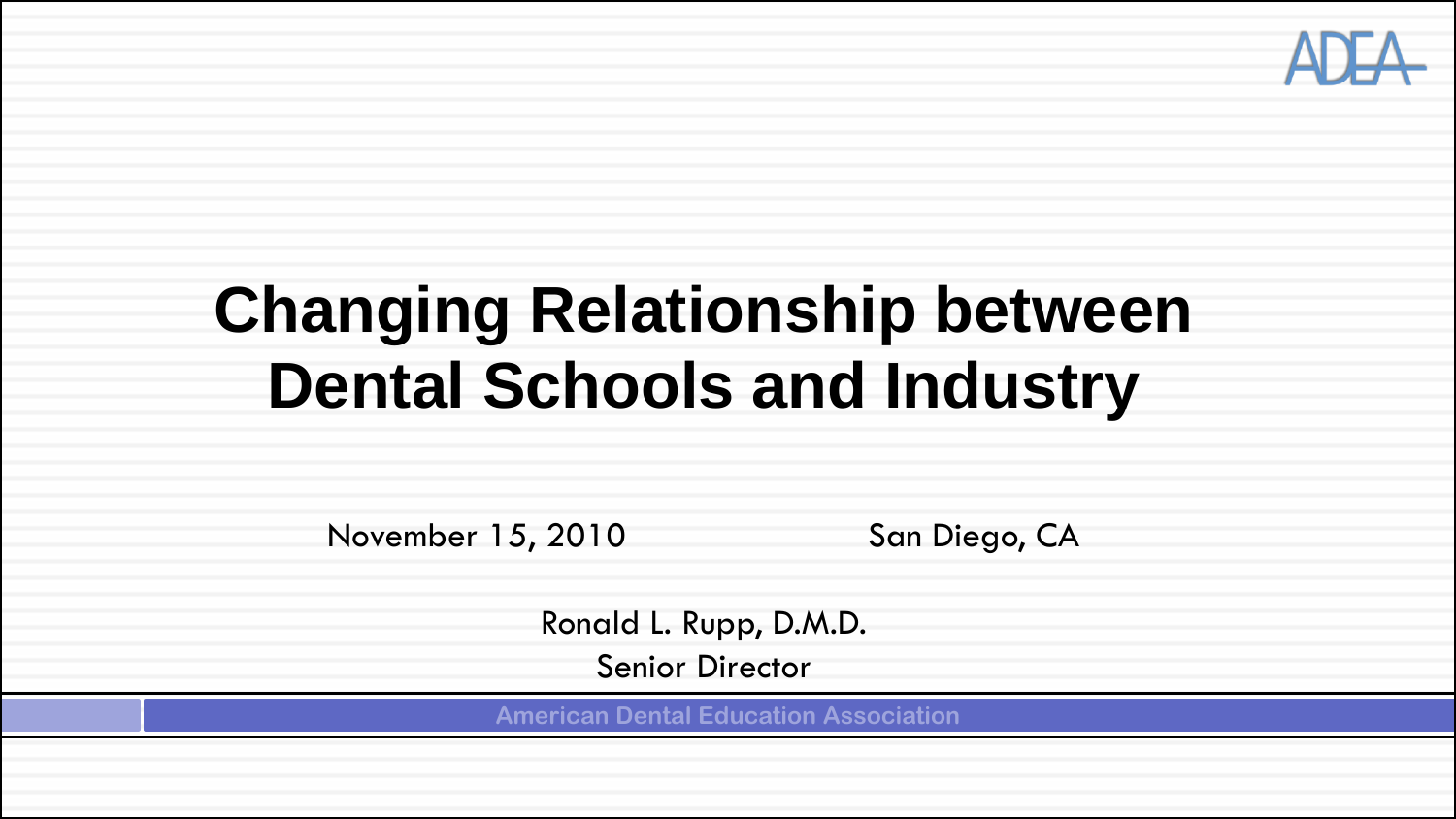## **ADEA Dental Deans and Industry Survey**

**American Dental Education Association**

- **Objectives** 
	- Understand how new *corporate guidelines, state/federal regulations, and university policies* are affecting the interaction between the dental industry and dental schools

□ Evaluate current industry and dental schools' partnerships

 $\Box$  Assess benefits derived and challenges now seen with new regulations

*All recognize: Changing environment presents challenges*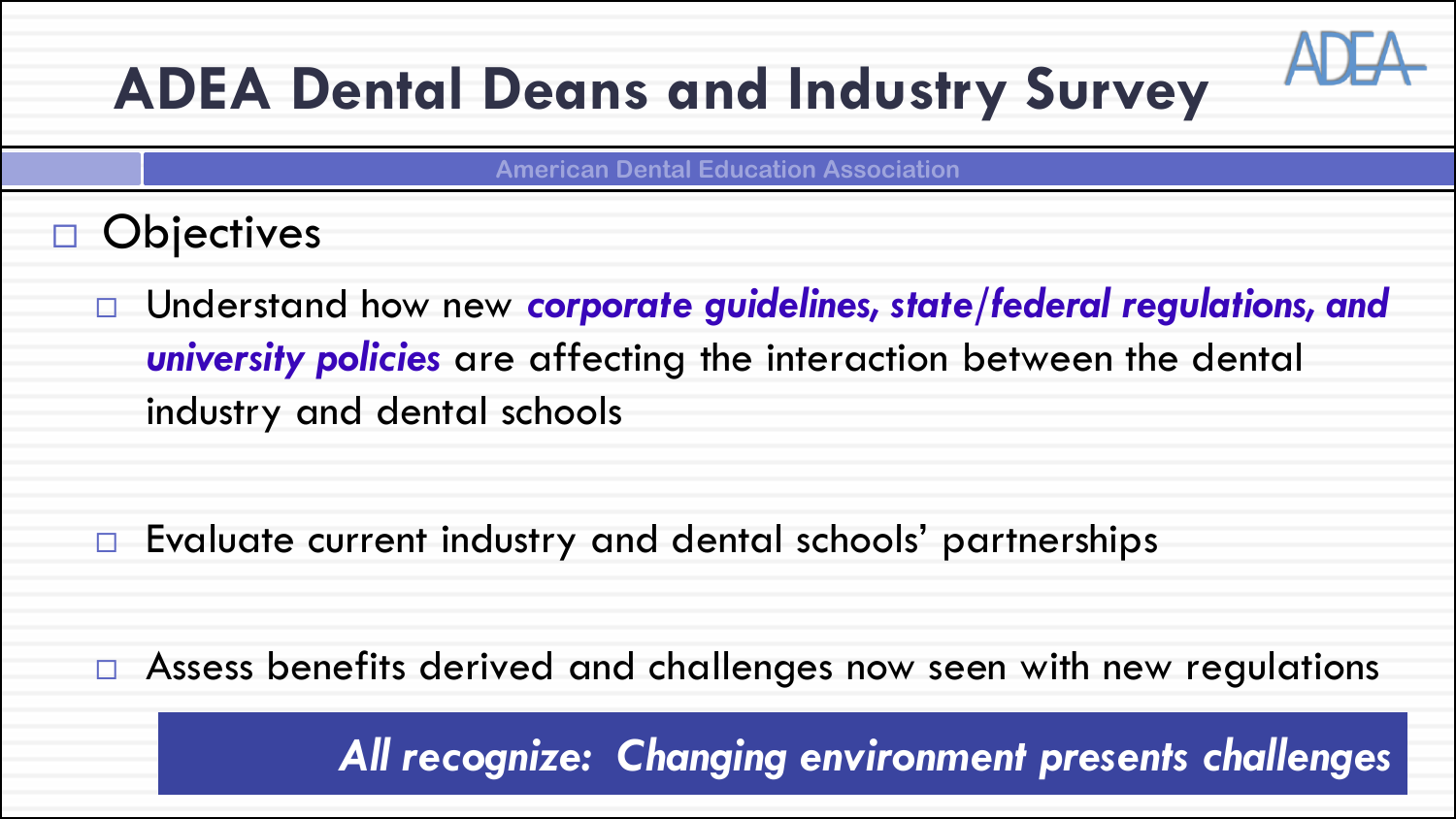### **What We Value Most:**



### **Relationship Between Dental Schools and Industry**

**American Dental Education Association**

- □ Of those responding....response rates
	- $\blacksquare$  Deans = 48%
	- **D** Corporate Member =  $40\%$
- □ Survey assessed four broad categories
	- **Research capacity and quality**
	- **D** Professional development
	- **D** Financial support
	- General knowledge and experience

*Survey demonstrates: Deans and Industry want to work together*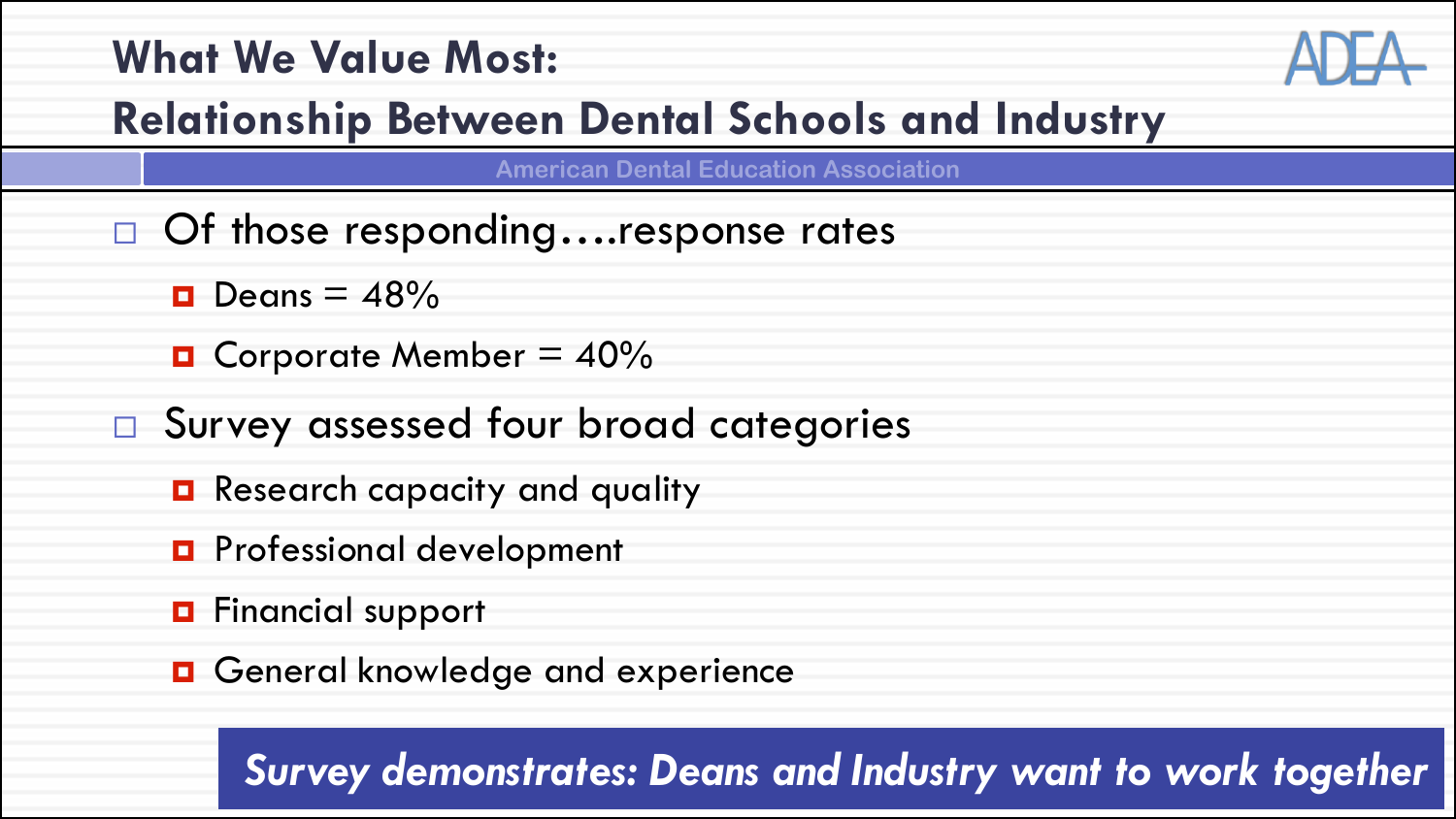# Enhance Research Capacity and Quality

**American Dental Education Association**

### **Deans Industry**

- *Greater understanding of cutting edge materials, technologies, techniques*
- Opportunities for research
- *Opportunities to evaluate products*
- **Enhance general knowledge**
- *Greater understanding of cutting edge materials, technologies, techniques*
- *Opportunities to evaluate products*

*Most common partnerships*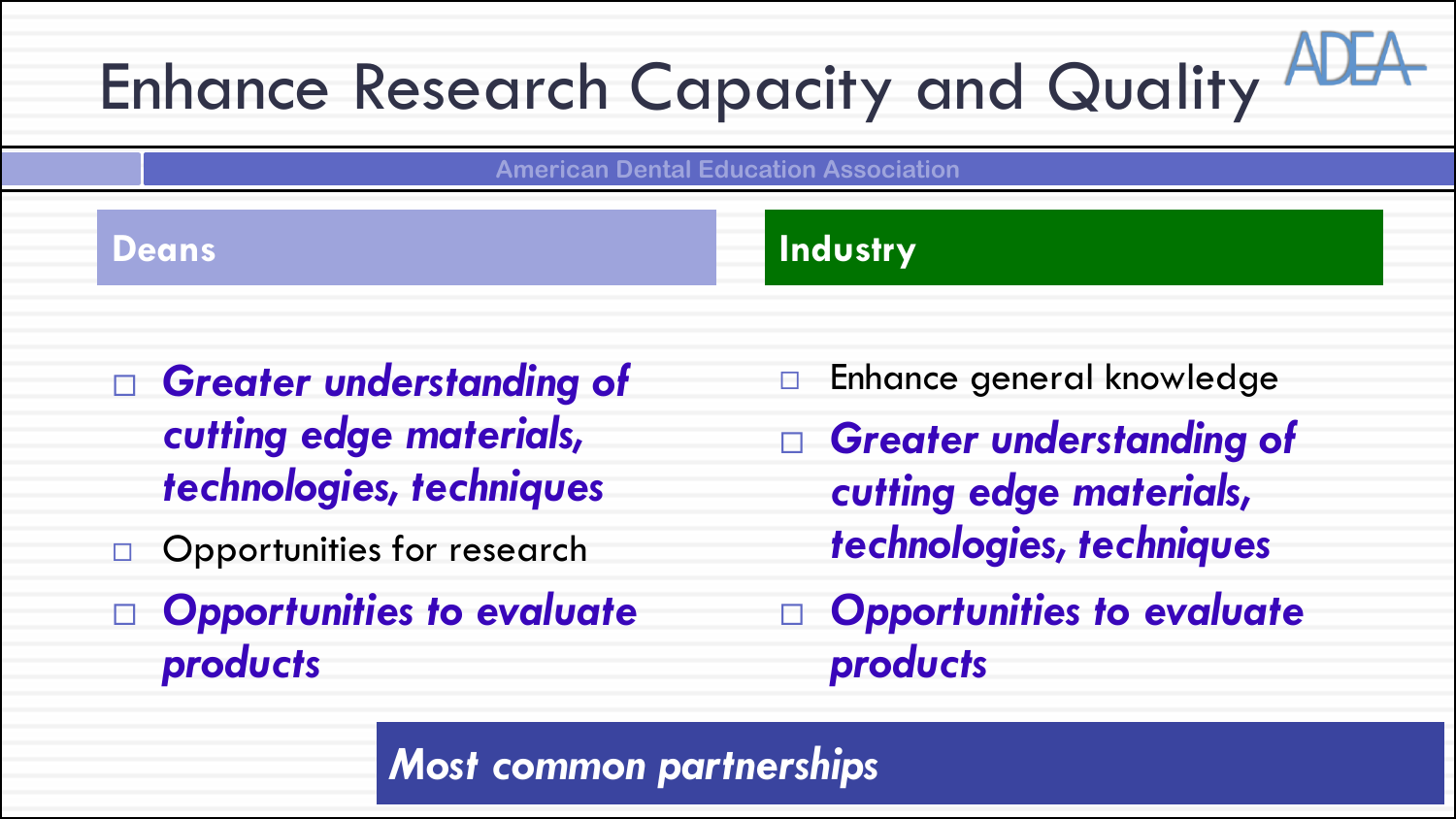## Enhance Professional Development

**American Dental Education Association**

### **Deans Industry**

- Continuing education for faculty and staff
- □ Use of technologies and techniques
- *Education for students*
- **Enhance student and industry** interactions
- *Education for students*
- **D** Vendor relationships

### *Most common partnerships*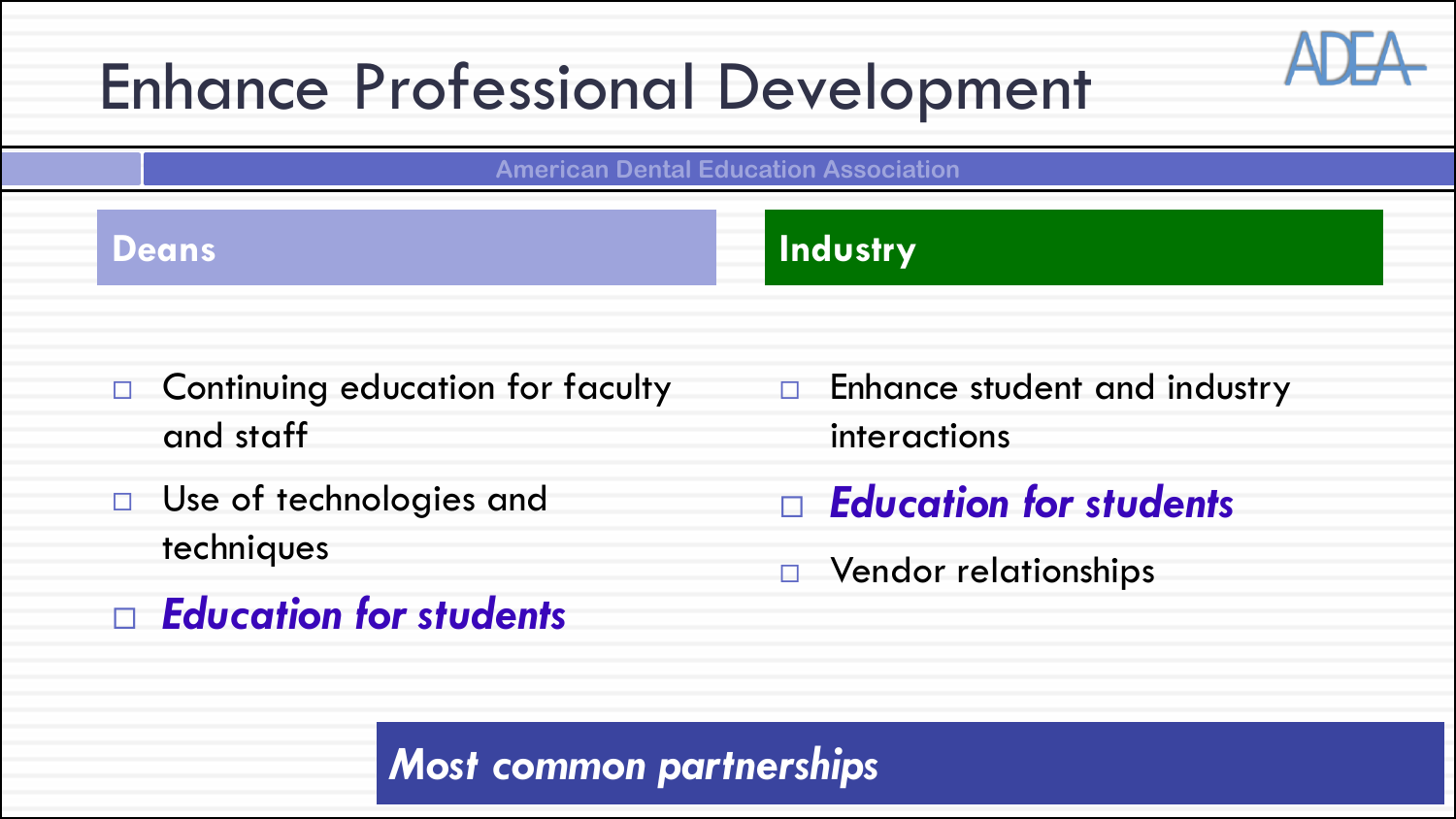## Increased Financial Support

**American Dental Education Association**

### **Deans Industry**

- *Support for events*
- *Support for research*
- *Support for renovation, construction, equipment*
- *Support for events*
- *Support for research*
- *Support for renovation, construction, equipment*

*Most common partnerships – interesting results*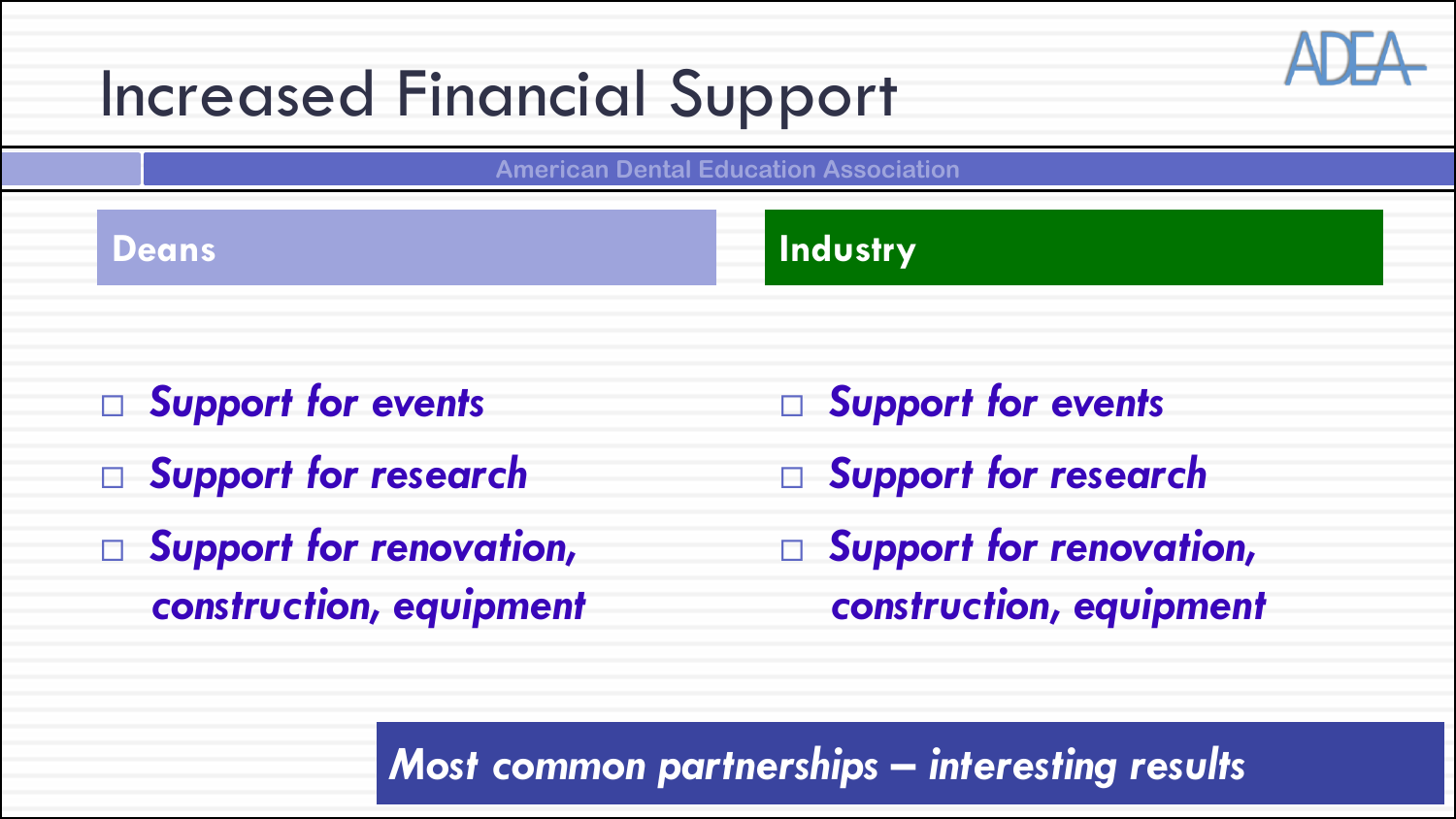## Enhance General Knowledge & Experience

**American Dental Education Association**

### **Deans Industry**

- *Increase information about dental products*
- *Community outreach*
- Collaboration on issues
- $\Box$  Increase information about future trends
- *Community outreach*
- *Increase information about dental products*

*Most common partnerships*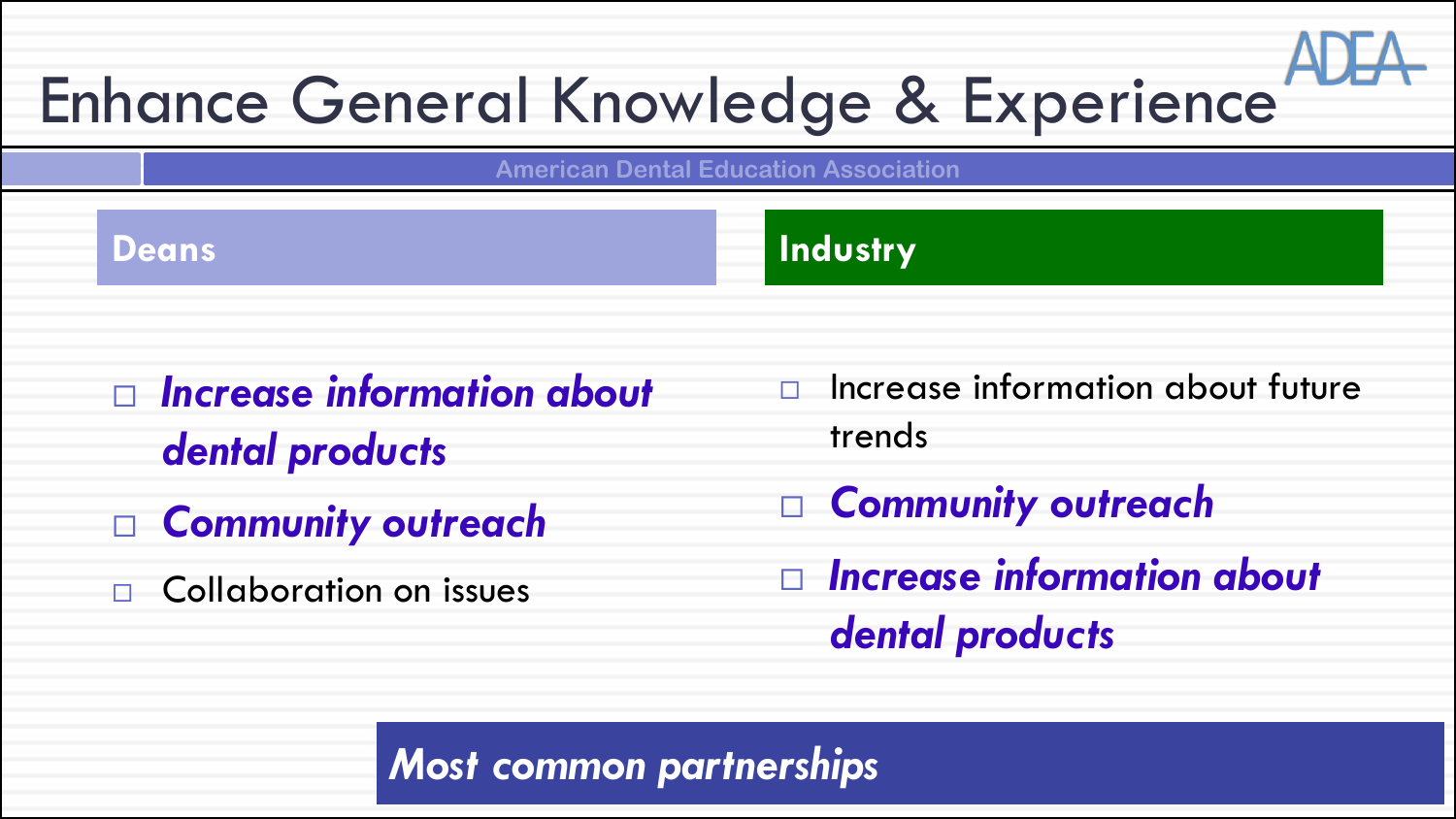## Most Valuable Partnerships

**American Dental Education Association**

### **Deans Industry**

- *Financial support*
- *Research opportunities*
- *New technologies and Techniques*
- *Access to students*
- *Community outreach*
- *Research Collaboration*

*Both value each other a great deal*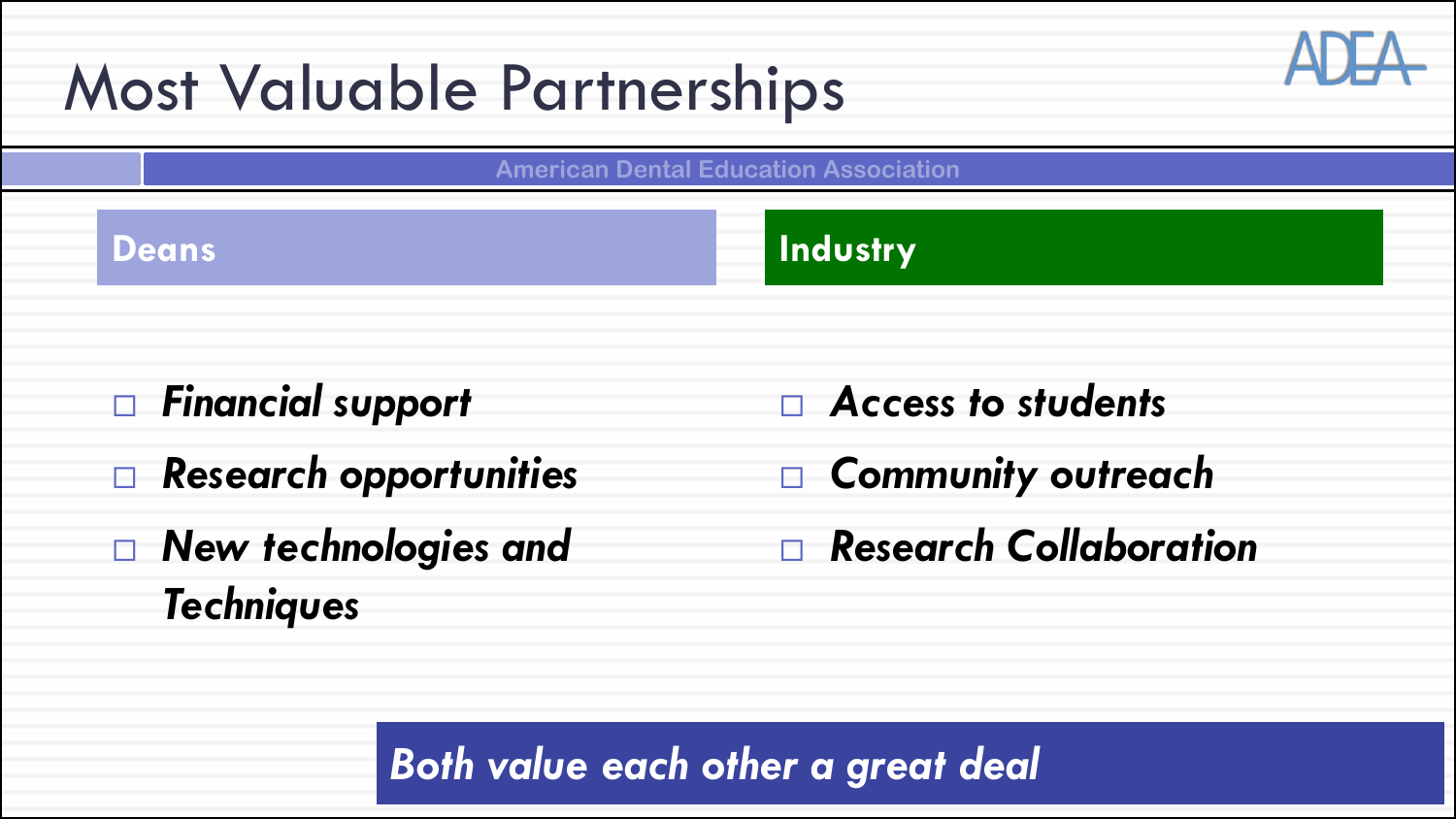## Top Challenges

**American Dental Education Association**

### **Deans** Industry

- *Constrained Relationships with Industry*
- *Fewer Supplemental Educational Opportunities Faculty/Students*
- *Constrained Relationships with University*
- *Less contact with Students*
- *Less contact with Faculty*
- *Decrease in Collaboration around New Products*

*Motivated to work together*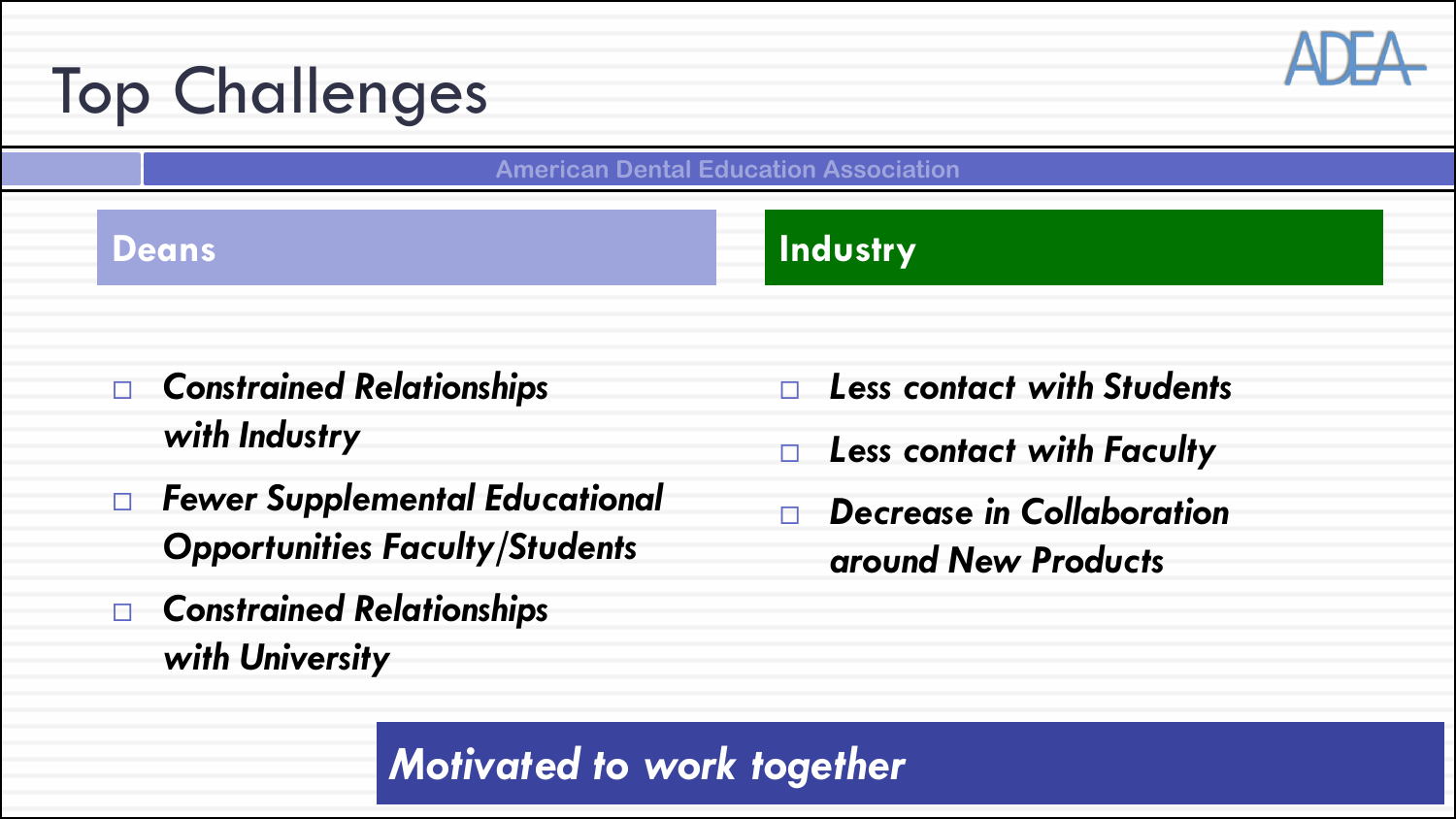## Conclusions



**American Dental Education Association**

### **Many existing partnerships Who values what?**

- *Research*
- *Enhance professional development*
- *Increased financial assistance*

### *Deans*

 *Enhance research, Financial support* 

### *Industry*

*Access, Product feedback*

*Agree partnerships are valuable and can meet each others' goals………* 

*Guidelines, regulations, and policies are here to stay Challenging, so let's work together*